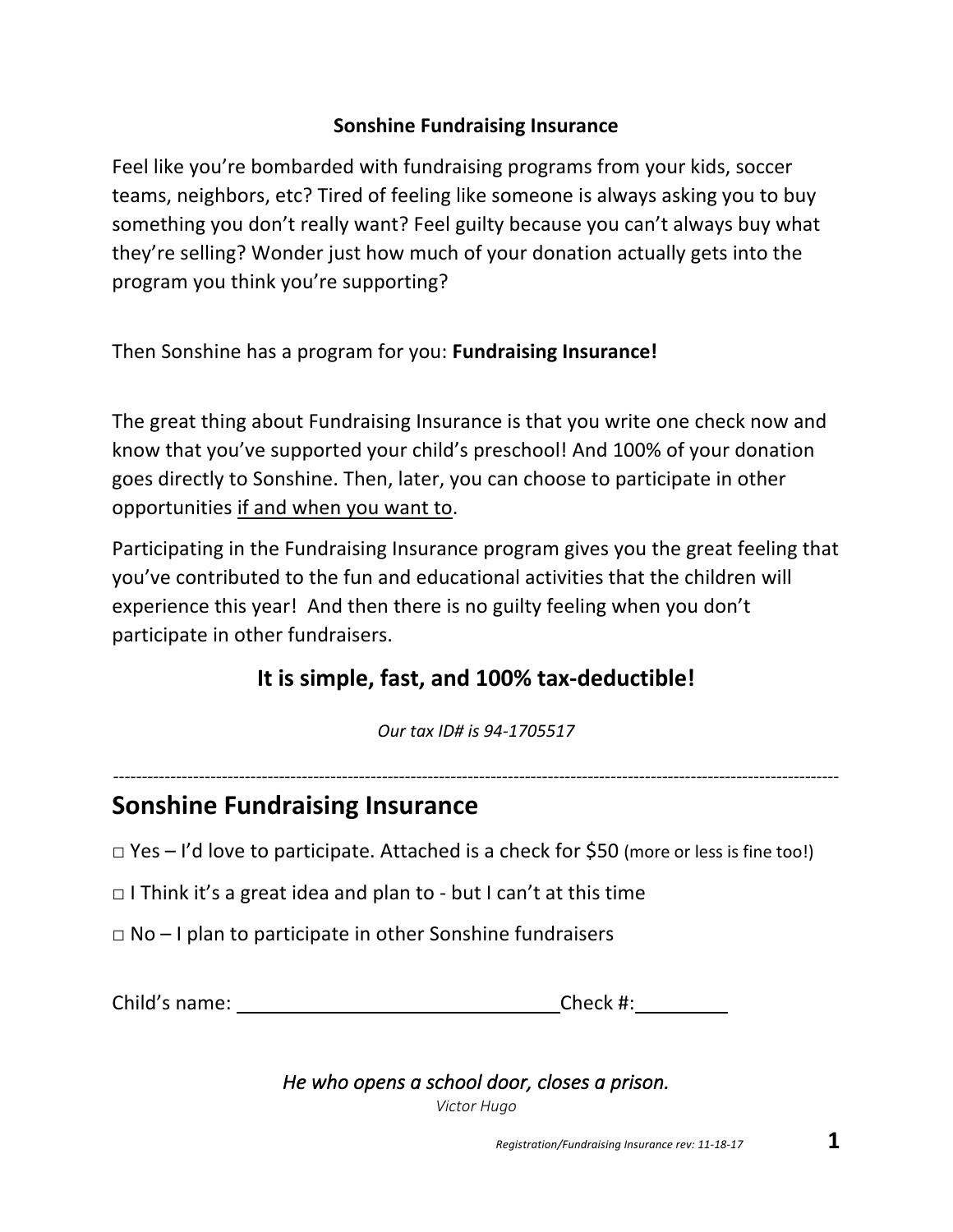### *Quality Preschool Isn't Expensive – It's Priceless!*

Thanks to the efforts of all Sonshine families, friends, and other supporters, Sonshine has been able to hire the finest preschool teachers and staff and provide a state-of-the-art program based on the most current child development research!

Fundraising is an integral part of providing an exciting, quality, developmentally appropriate preschool program **without** charging expensive tuition. The more funds we bring in from the outside, the better for everyone – children, parents, and teachers.



Sonshine operates on a break-even basis. As a non-profit, all your donations are tax-deductible! **Our Tax ID# is: 94-1705517**

#### *Please consider supporting your child's preschool by participating in some or all of our fundraisers.*

Here are some of the exciting fundraisers we may have this year:

| Ice Cream Social       | <b>Fundraiser Insurance</b>         |
|------------------------|-------------------------------------|
| Cookie Dough           | See's Candy                         |
| Pasta Feed             | Winter Family Pizza & Game Night    |
| Steppingstones Project | <b>Raffles &amp; Slent auctions</b> |
| End-Of-Year Projects   | Lucky's SHARES Community card       |

### *Sonshine wouldn't be what it is without the help and support of all our friends and families!*

## **Thank you!**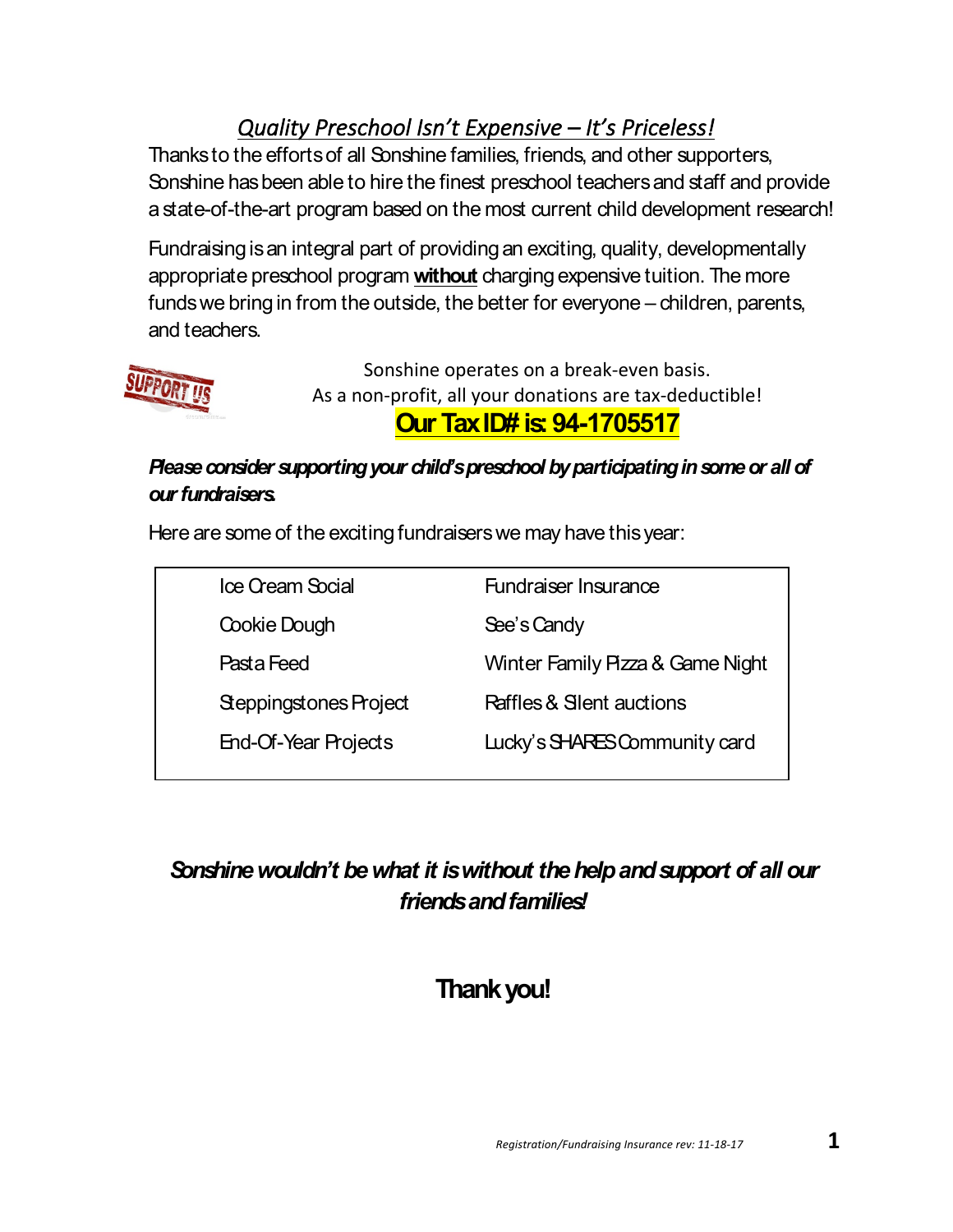### Sonshine Preschool Family and Social History

| Are you willing to visit Sonshine and share your occupation/hobby with the children? <b>O Yes O No O Maybe</b>                                                              |        |
|-----------------------------------------------------------------------------------------------------------------------------------------------------------------------------|--------|
| Other Children In Home? Age/ Grade                                                                                                                                          | School |
| ,我们也不能在这里的人,我们也不能在这里的人,我们也不能在这里的人,我们也不能在这里的人,我们也不能在这里的人,我们也不能在这里的人,我们也不能在这里的人,我们也<br>Other members of the household - name and relationship:                                |        |
| Is there any information you wish to share regarding your child's home life (home language, goals for                                                                       |        |
| Was your child born prematurely or early? _________ [yes] _______ [No] Traumatic birth?                                                                                     |        |
|                                                                                                                                                                             |        |
| Has your child been in day care or attended preschool previously? _________ How did he/she respond?                                                                         |        |
| How does your child get along with: Parents _________Siblings ________Other adults _______Other                                                                             |        |
|                                                                                                                                                                             |        |
|                                                                                                                                                                             |        |
|                                                                                                                                                                             |        |
| Is your child able to express his/herself verbally: ___ very clearly ___ ok ___ not very clearly ___ other                                                                  |        |
| Is your child emotionally dependent on parent (which parent): __not at all___somewhat ___ very much                                                                         |        |
| Do you expect you or your child to have separation difficulties? $\lceil \cdot \rceil$ not at all $\lceil \cdot \rceil$ my child may $\lceil \cdot \rceil$ I may $\bigcirc$ |        |
| Does your child have any behavioral or other issues of which we should be aware?                                                                                            |        |
| Any unusual circumstances, special needs, or concerns that we should know about? __________________                                                                         |        |
|                                                                                                                                                                             |        |
|                                                                                                                                                                             |        |
|                                                                                                                                                                             |        |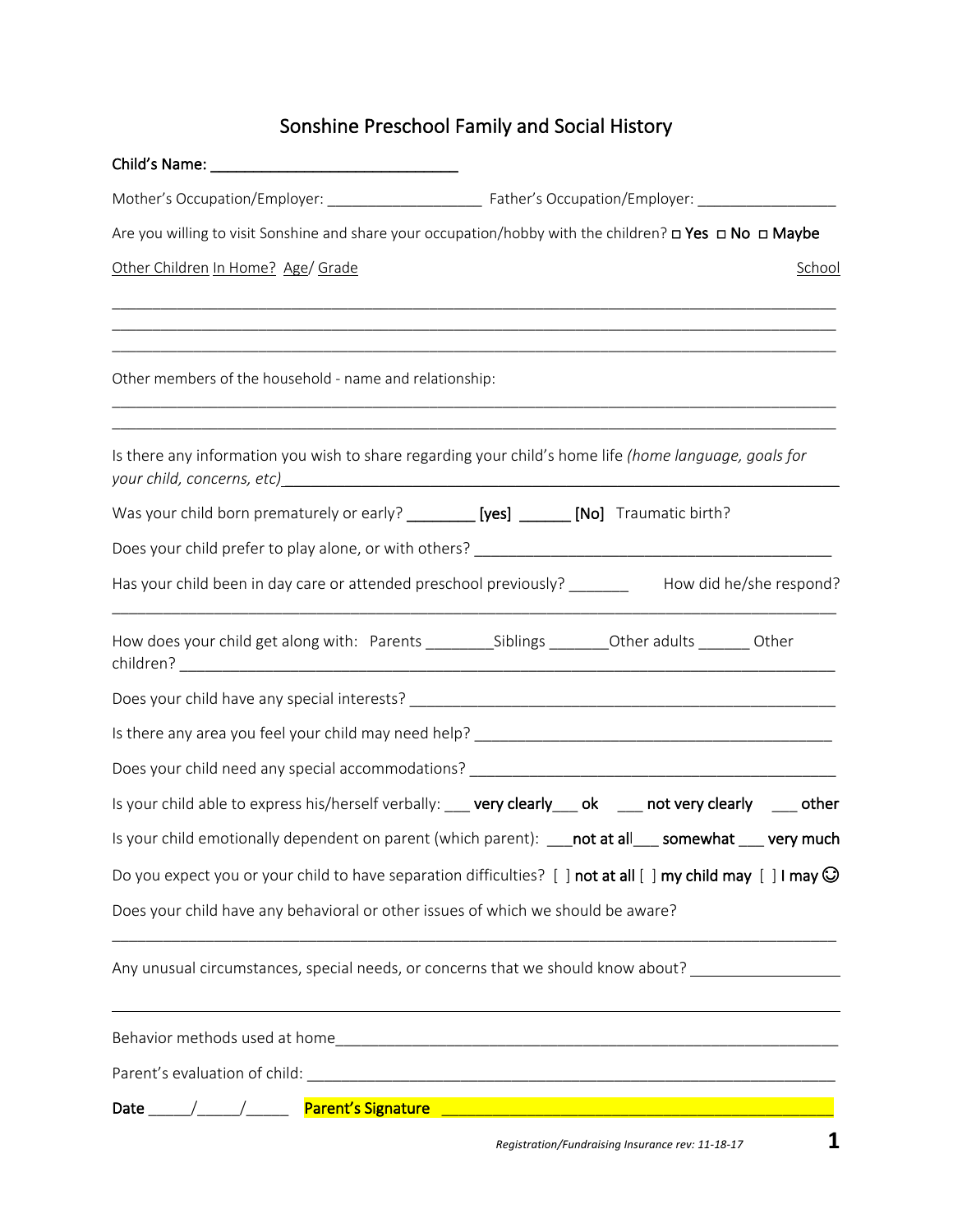## Photo/media release

The following release applies to all social networking media, including but not limited to Facebook and Twitter and our website: www.sonshinepreschool.com

Sonshine Enrichment Center Preschool staff, and/or parents or other family members may photograph, video tape or otherwise record the facility, the staff and/or the children in various preschool program activities or special events.



These photos, videos or other recordings of day-to-day activities and special events are intended for the enjoyment of Sonshine families enrolled in the program.

These photos and videos may be used on Sonshine's Facebook page and website.

Occasionally photos, videos or other recordings may be used to represent Sonshine Enrichment Center Preschool at the local Community Preschool Fair, registration, orientation, or other such activities as well as at Trinity Lutheran Church functions and to speak with community groups.

Sonshine staff, student teachers, and/or ROP students may use photos, videos or other recordings to document activities and/or course work required in a class or workshop for preschool educators.

- 
- [ ] I/We DO give Sonshine Preschool permission to photograph, video tape or otherwise record my/our child \_\_\_\_\_\_\_\_\_\_\_\_\_\_\_\_\_\_\_\_\_\_\_\_\_\_\_ in any of the various preschool program activities or special events.
- [ ] I/We DO NOT give Sonshine Preschool permission to photograph, video tape or otherwise record my/our child  $\blacksquare$ any of the various preschool program activities or special events.

*I/We understand this includes photos for All About Me books, classroom displays, photo albums, cubby tags, etc.* 

\_\_\_\_\_\_\_\_\_\_\_\_\_\_\_\_\_\_\_\_\_\_\_\_\_\_\_\_\_\_\_\_\_\_\_\_\_\_\_\_ \_\_\_\_\_\_\_\_\_\_\_\_\_\_\_